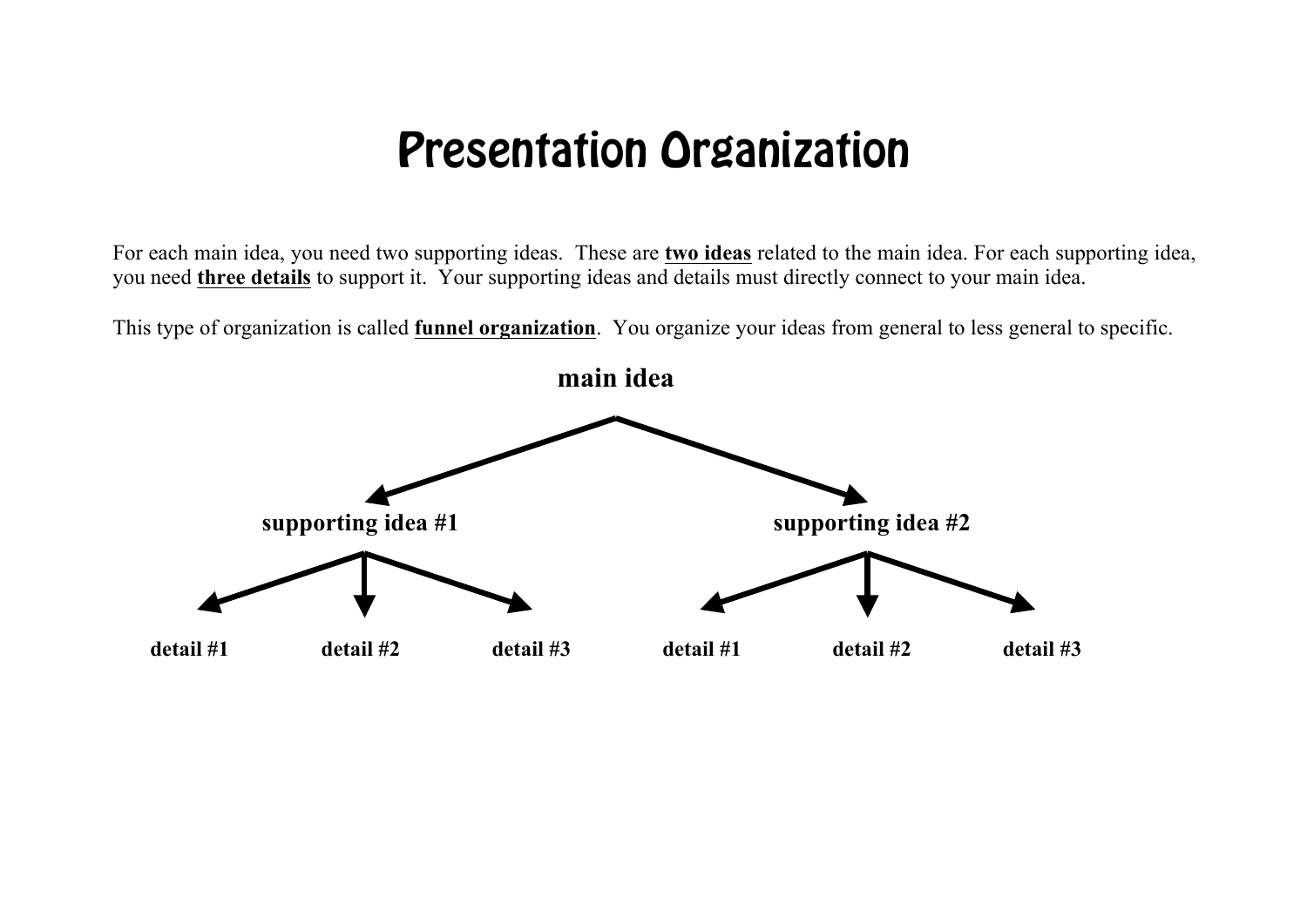## Example: Main Idea #1

Topic: Steve Jobs

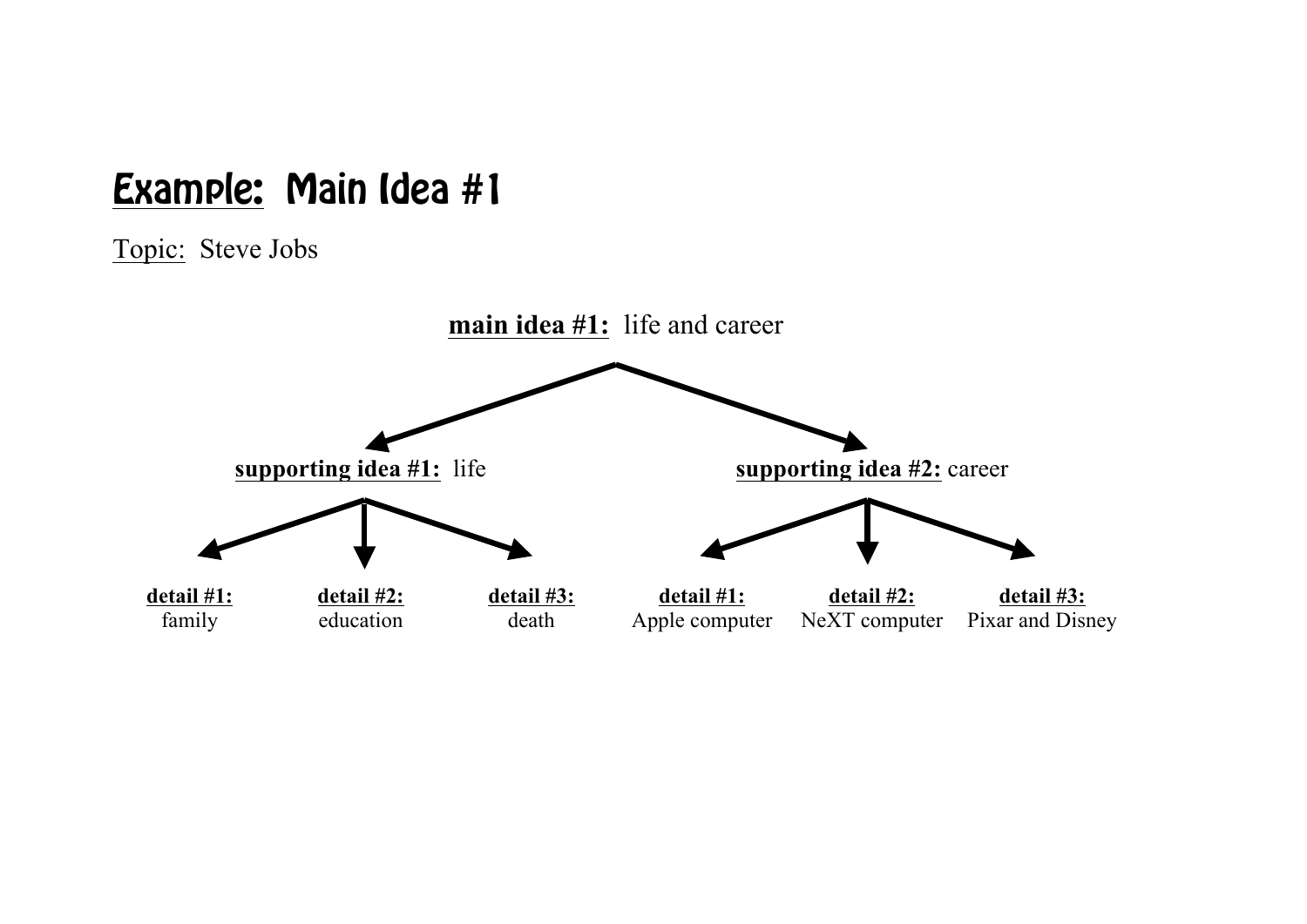## Example: Main Idea #2

Topic: Steve Jobs